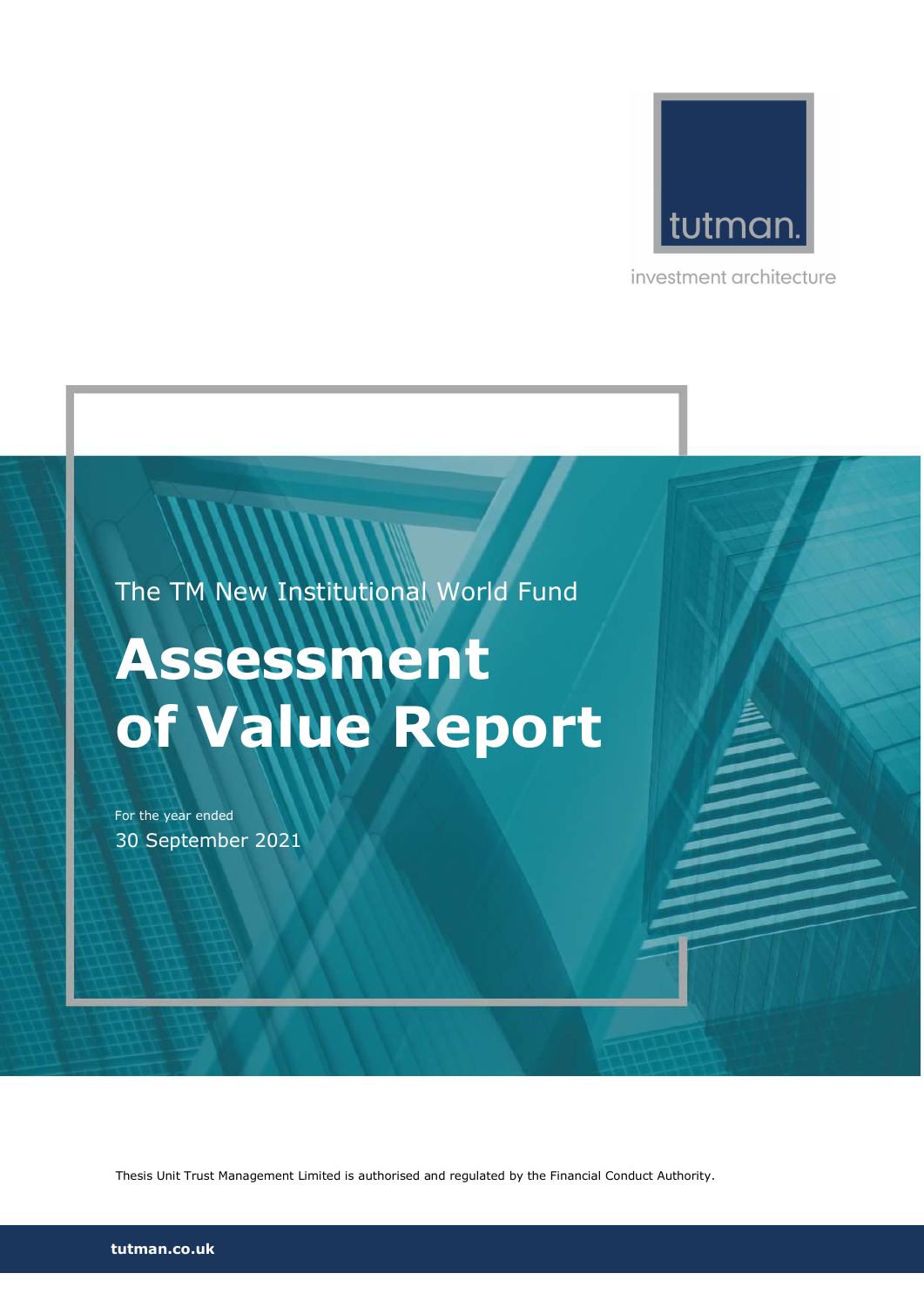### Fund Information

| <b>Fund objective:</b>         | The Trust aims to achieve a total return (a<br>combination of capital growth and income)<br>equivalent to the Consumer Price Index $+3\%$<br>per annum, net of fees over periods of five<br>years. Capital invested is at risk and there is no<br>guarantee that capital growth and income will be<br>achieved or that the investment objective will be<br>met.<br>To invest directly and indirectly worldwide with<br>no particular emphasis on any industry, market<br>or geographical sector. The Trust may invest in<br>the following asset classes: equities, debt<br>securities (government and corporate bonds,<br>loans, credit), cash, money market instruments,<br>private equity, property, infrastructure,<br>commodities (for example gold) and hedge<br>funds. |
|--------------------------------|------------------------------------------------------------------------------------------------------------------------------------------------------------------------------------------------------------------------------------------------------------------------------------------------------------------------------------------------------------------------------------------------------------------------------------------------------------------------------------------------------------------------------------------------------------------------------------------------------------------------------------------------------------------------------------------------------------------------------------------------------------------------------|
| <b>Fund size:</b>              | £56,007,191.72                                                                                                                                                                                                                                                                                                                                                                                                                                                                                                                                                                                                                                                                                                                                                               |
| <b>Performance comparator:</b> | UK $CPI + 3$                                                                                                                                                                                                                                                                                                                                                                                                                                                                                                                                                                                                                                                                                                                                                                 |

#### Assessment of Value

The Board of the Authorised Fund Manager (AFM) is required to perform an annual Assessment of Value for each unit class within the fund and to report its findings to investors.

The Assessment of Value places a responsibility on the AFM to determine whether the fees and charges of the fund are justified in the context of the overall service and value provided to investors.

Following the introduction of the Assessment of Value requirement in 2019, we appointed two independent non-executive directors with a particular remit to oversee and challenge the Assessment of Value process conducted in relation to the fund.

In this Assessment of Value report, we have used a traffic light system whereby:



## Independent AFM model – terminology

The AFM has the regulatory responsibility for all aspects of the fund operations including the actions of its delegates. Its role requires a focus on good investor outcomes, investor protection, oversight, compliance and general regulatory matters.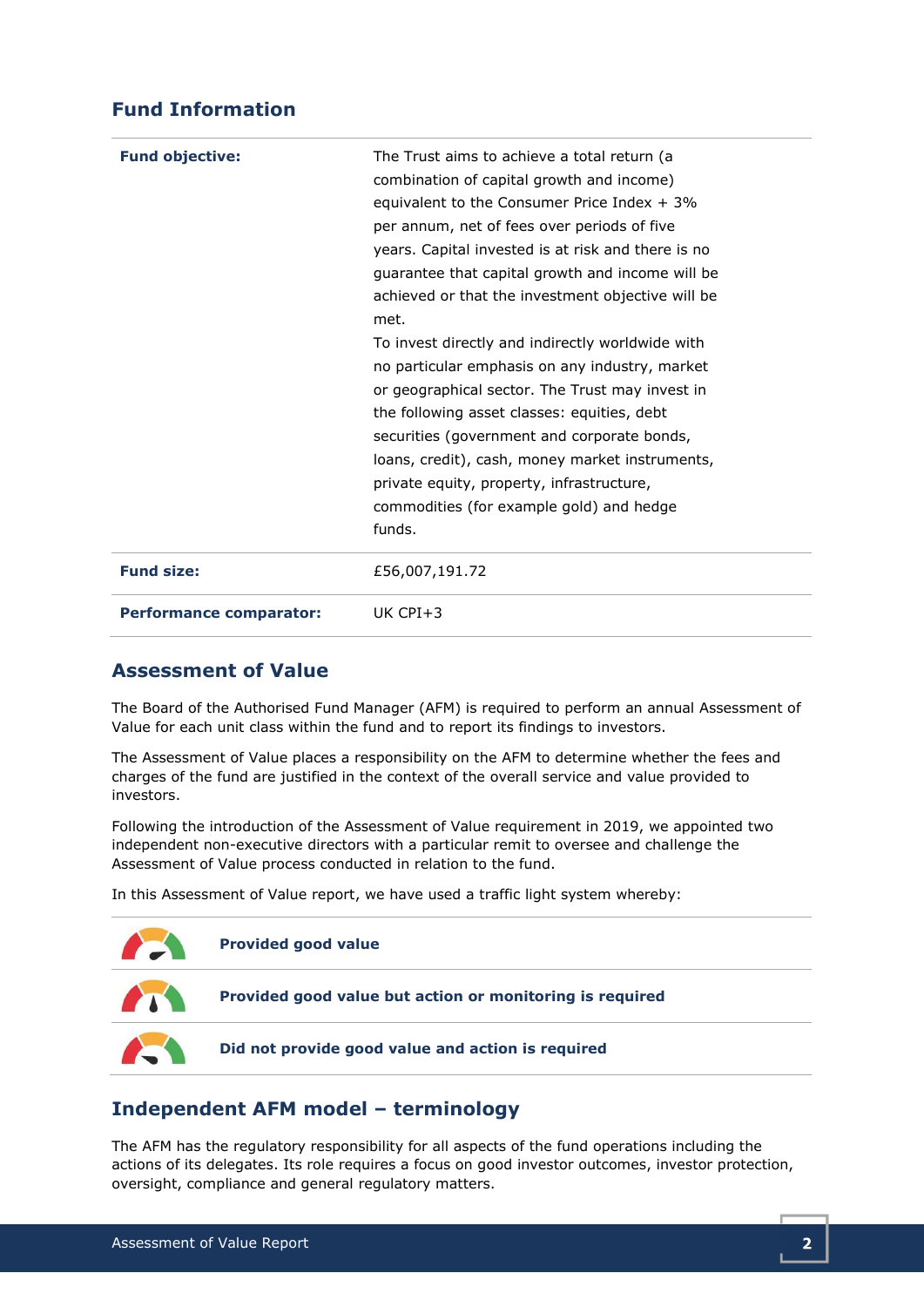The Investment Manager is appointed by the AFM and has the full discretion to manage the assets of the portfolio in accordance with the fund's objective and investment policy. The Investment Manager is the entity which delivers out- or under-performance on behalf of investors. It is the entity which in turn receives the greatest share of the Annual Management Charge.

The Investment Manager and the AFM can be part of the same organisation or separate. When they are separate the fund can be described as having an Independent AFM which is the case with the TM New Institutional World Fund.

### Background to our firm – Independent AFM

Thesis Unit Trust Management Limited is a specialist provider of independent AFM services. Our approach to delivering good outcomes for investors in our funds, from the initial design phase and throughout the fund life cycle, is based upon having the right blend of experience, culture and governance.

We choose to work with a variety of service providers (fund accountants, depositaries, transfer agents and auditors) and provide independent, bespoke and flexible solutions. By outsourcing dayto-day activity to specialist providers our teams can focus on investor outcomes, risk management, oversight, product governance and regulatory change.

We delegate fund servicing to a panel of reputable institutions. Consequently, we have an informed view of this part of the supply chain. We benchmark those fund servicers against a range of criteria including service and cost. We build close relationships with our delegates at all levels within our respective organisations allowing for effective escalation when appropriate and always with the best interests of investors in mind. We are also able to change a service provider with relative ease as and when required to improve quality of service, reduce cost or for other strategic or operational reasons.

We delegate investment management to a wide range of firms who utilise different strategies and investment techniques. As such we have a broad and informed view of the investment management marketplace and independently benchmark across a range of criteria including service, performance and costs. Coming from a fund management background we have qualified investment managers and research analysts within our AFM business who have the experience to monitor fund performance and challenge third party investment managers on behalf of investors in the funds.

The TM New Institutional World Fund was established to meet the unique requirements of a certain group of investor(s) and, whilst the fund remains open to investment by all, it is not proactively promoted more widely. Whilst the AFM has made certain comparisons to other funds that it operates on a similar basis, it has not made direct comparisons to other actively marketed funds. This is because this fund by its very nature will have certain different and valuable features:

It has the flexibility to be managed in accordance with a wider investment policy and to have more than one Investment Manager.

• The AFM and Investment Manager(s) will typically offer additional and tailored services to meet the individual requirements of the investor(s) including reporting and meetings.

The fund is not managed to track, target or be constrained by a specific benchmark and may perform differently to other funds under certain market conditions.

In the absence of a relevant benchmark, the UK CPI+3 is the comparator set out in the prospectus to review the past performance of the fund. Any historic under- or out- performance over different periods has therefore been reviewed against a backdrop of the above and having due consideration to the bespoke nature of the fund and the objectives of its investors.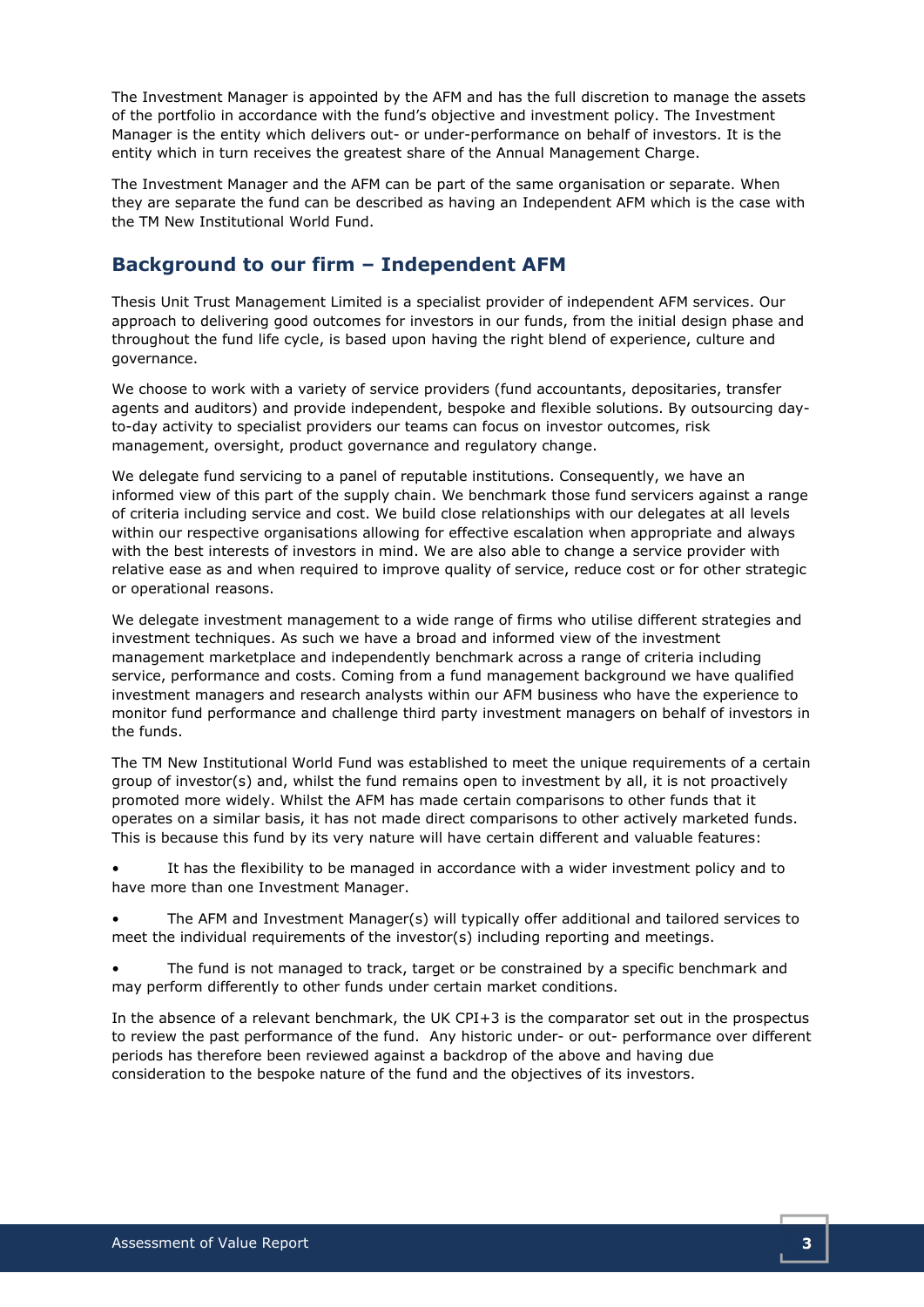

## Independent AFM – service and costs

In assessing the quality and cost of our independent AFM service we have concluded that we have delivered a service that meets the requirements of investors in the funds, and the fund sponsor, and which has delivered value.

Examples of the criteria that we considered included the operation and compliance of the fund (including the number of errors and investor complaints), the results from the depositary's inspection and audit of our AFM arrangements, and other factors such as the implementation of regulatory change at no cost to investors.

We judge whether our AFM fee is competitive and can be justified based on feedback from independent consultants, our clients who select us and when existing funds move to us from our competitors. Our fees are tiered thereby providing economies of scale for investors as the fund value increases.



## Service provider service and costs

Having separately assessed the quality and cost of the outsourced fund service providers we have concluded that services have met the requirements expected and delivered value to investors.

Examples of the criteria that we considered included Key Performance Indicators in the key areas including pricing, delivery of statements, delivery of report and accounts, and investor complaints.

We have assessed that the service providers' fees are competitive and provide value to investors by benchmarking against the other service providers on our panel. The majority of fees are tiered thereby providing a mechanism for economies of scale as the fund value increases.

#### Investment manager service and costs

It is our judgement that the experience of investors in the fund and an assessment of whether the fund has delivered value is most directly impacted by the services, performance and costs that are attributable to the Investment Managers. Further details of our value assessment, with a particular focus on the Investment Manager, are shown below:



The range and quality of service delivered by the Investment Manager including the experience of the team, track record, quality of relationship with our AFM team, and the results from our governance and oversight arrangements

We monitor the Investment Managers on a daily basis, and maintain frequent contact with them on a range of aspects of their work including adherence with the investment mandate and policy, liquidity management, and fair value pricing as well as regulatory compliance. We have more formal contact quarterly and further periodic reviews on a thematic basis.

We are satisfied that the Investment Managers continue to meet our requirements and provides a good quality of service.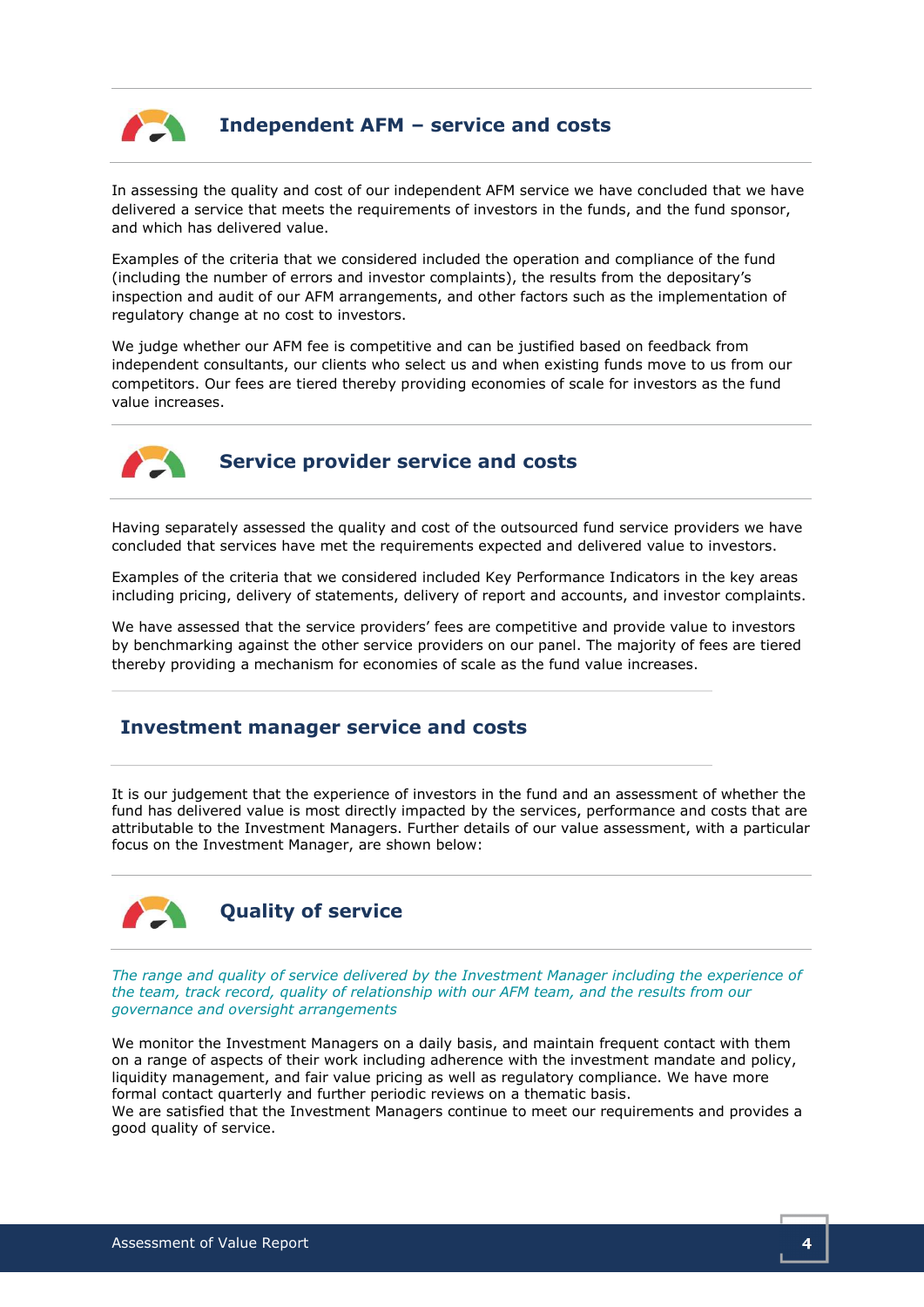

Whether the fund has provided good performance, net of fees, in relation to its investment objective. We have considered performance against the fund's benchmark and/or appropriate peer group, compliance with investment policy, volatility and liquidity, and any evidence of closet tracking.

The fund has outperformed against its comparator over 1 and 3 years. As the fund launched in 2017 performance data for the 5 years does not exist. The fund is being actively managed in accordance with the investment objective and policy and positive returns have been delivered.

| <b>Class/Comparator</b>        | (9/0) | 1 year performance 3 year performance<br>(9/0) | 5 year<br>performance (%) |
|--------------------------------|-------|------------------------------------------------|---------------------------|
| TM New Institutional World Inc | 17.49 | 32.06                                          | N/A                       |
| UK CPI $+3$                    | 6.02  | 15.04                                          | 28.49                     |



Whether the charges are reasonable compared with the costs of providing the service (considering factors such as the size of the Investment Manager, its balance sheet strength and profit margins).

At a fund size of £56,007,191.72 we are satisfied that the costs charged to the fund are reasonable given its size and a holistic assessment of the benefits that accrue to its investors.



Economies of Scale

#### Is the fund or the Investment Manager of a size or scale where economies of scale should be passed on to investors.

In view of the fund's size, we do not believe that there are economies of scale available yet to be passed back to the fund. However, we will discuss the feasibility of a tiered fee schedule with the investment managers in order that economies of scale are passed on should the fund grow sufficiently.



#### Whether the charges are comparable with similar funds in this sector of the market.

As an independent AFM we operate multiple funds. We appoint different service providers and a wide range of Investment Managers and can readily benchmark fees. It is our assessment that the